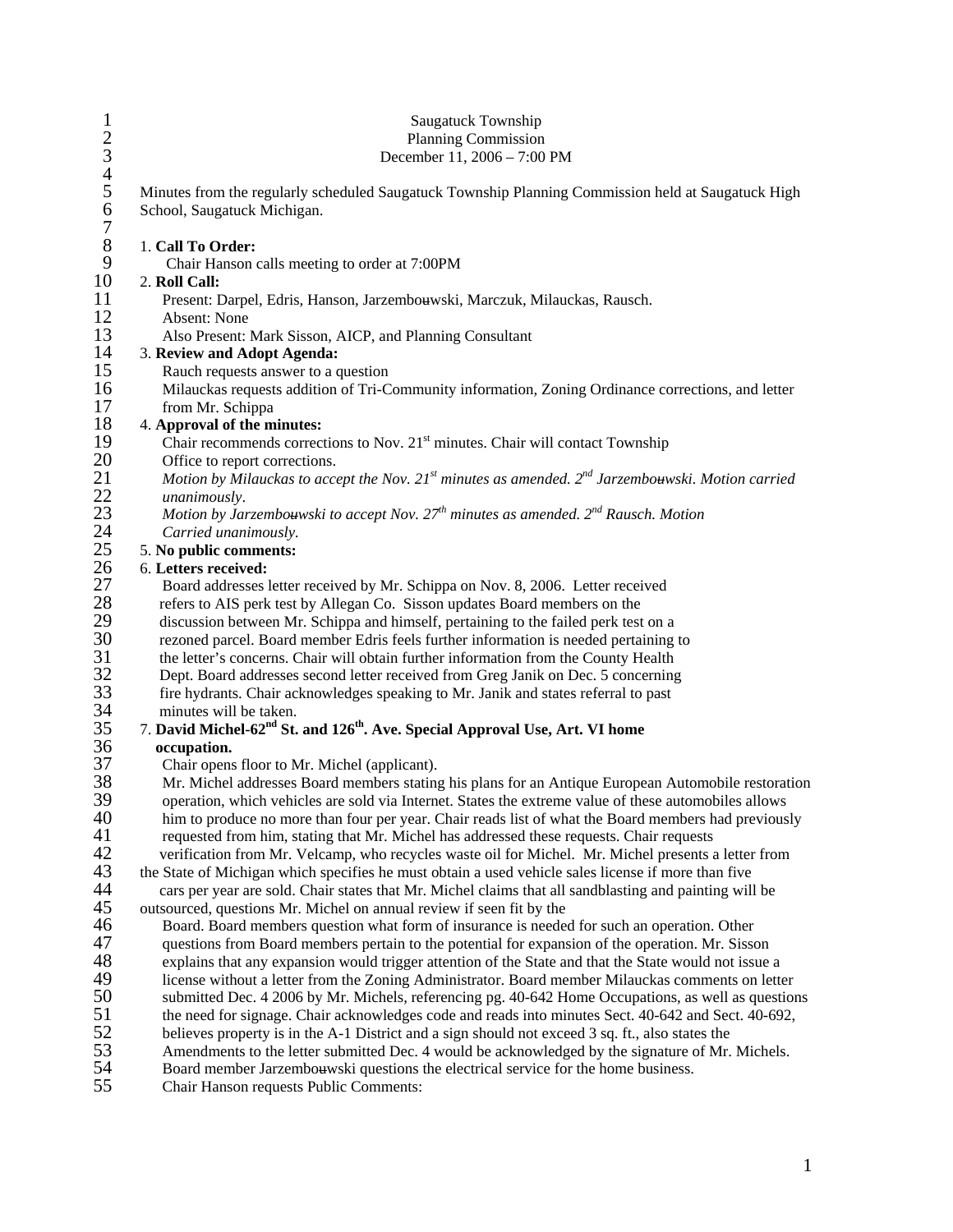- 1 2 Brian Brand Dykstra, 5969  $58<sup>th</sup>$  St. – Speaks on the craftsmanship of Mr. Michel, supports the business and encourages commission to accept the proposal. 3 4 5 6 7 8 9 10 11 12 13 14 15 16 17 18 19 20 21 22 23 24 25 26 27 28 29 30 31 32 33 34 35 36  $\overline{37}$ 38 39 40 41 42  $4\overline{3}$ 44 45 46 47<br>48 Any cook Amy Cook 6207 122<sup>nd</sup>.- Speaks in favor of Mr. Michel's proposed project. Agrees with Mr. Dykstra that Mr. Michel is an artist. Asks commission to approve the project. Chair entertains a motion: *Rausch moves that Saugatuck Township Planning Commission grant the Special Approval Use Home Occupation in an attached garage application of Mr. Michel, 62nd and 126th Ave. in reference to Ordinance 40-693 Special Use standards, contingent upon compliance with statements within the amended Dec. 4, 2006 letter from Mr. Michel, with the conditions that: 1. No vehicle sales license be designated for said address 2. No outdoors storage or display of restoration vehicles occur 3. Hours of operation be 10-6 PM Monday-thru-Friday (Business Hours) 4. No employee's shall be employed other than those that reside at said address 5. No painting or sandblasting of restoration vehicles will occur on said property 6. An annual review of home occupation will occur 7. Activities of the business are limited to the dwelling structure only and shall not exceed the dwelling structure (as in out buildings) 2nd Edris. Motion carried unanimously.*  Chair congratulates Mr. Michels and requests his signature on the amended Dec. 4, 2006 letter by Mr. Michels. 8. **Sunil Patel request to construct an Automobile Service Station. Parcel is located at the Northeast corner of Blue Star Hwy. and I-196, south of The City of the Village of Douglas in the C-3 Zone. Special Approval Use (Sect. 40-693), Art. VI: Special Approval Uses and Sect. 40-730 General Site Standards for the proposed use. A site plan as submitted must conform to the specifications stated in Article IX: Site Plan Review. Continued from 11/27/06.**  Chair opens floor for applicant presentation. Mr. Smith, Mr. Patel, Focus Engineering Rep. / Presenter points out the significant changes to the site plan since last meeting, building was moved to face North, service island increase from 4 to 6, building size reduction, eliminated drive. States area must meet DEQ qualifications pertaining to wetland landscaping. Board discussion on signage and canopy, roofline, and concerns with percentage of glass. Makes reference to 40' buffer and their ability to meet this. Chair opens discussion to Board members. Board members question the canopy, lighting of signage and believes that more clarification must be made on the proposal. Board discussion on the grade of the proposal, entrance indicators, gables of roof structure and canopy. Board member Darpel expresses his difficulty-conceptualizing proposal without a 3-D model, stating he is unsure of the entire matter. Mr. Smith states that the 8' width would be 5' with a 3' area available for plantings in answer to Board concerns of South wall. Board member Milauckas questions catch basin and water control structure as a precautionary measure for spillage. Chair sites Sect. 12 40-634 (D) illumination of signs, requests photograph of lighting and signs. Chair asks for public opinion. Chair returns to standards for review: 40-693 special approval use: (chair reads from code book the requirements for special use permits) 40-730. Motion by Rausch to approve Special Use for property located at intersection of Blue Star Hwy. and I-196 South of the City of the Village of Douglas, approval based upon the following conditions: Change in 8' W. Sidewalk to 5' with 3' area for plantings, planting of two spruce trees along South side of building, West facing gable will be continuous gable, upon approval from KLSA and Road Commission, that extra designation of entrance only road be implemented (arrows to discourage exiting from area), and that Mr. Patel return with new sign design that has no back lighting. Also requested is an approval as specified in the building code (inspection of installation of fuel line) report Jan. 2006. 2<sup>nd</sup> Jarzembouski. Applicant is required to have on-site inspection by BLDI Engineering of fuel lines and 49 tanks, as specified in letter of Jan. 2006.  $2<sup>nd</sup>$  by Jarzembowski. Darpel commented that building design 50 51 52 53 54 must comply with Buidling Design Standards of 2.0. Sec. 40-662 (b)(l). Discussion-Marczuk concerned with the effect of other businesses within the area. Roll Call vote. 7-0, Motion carried unanimously.
- 55 Chair calls for a short break. Reconvene at 10:10